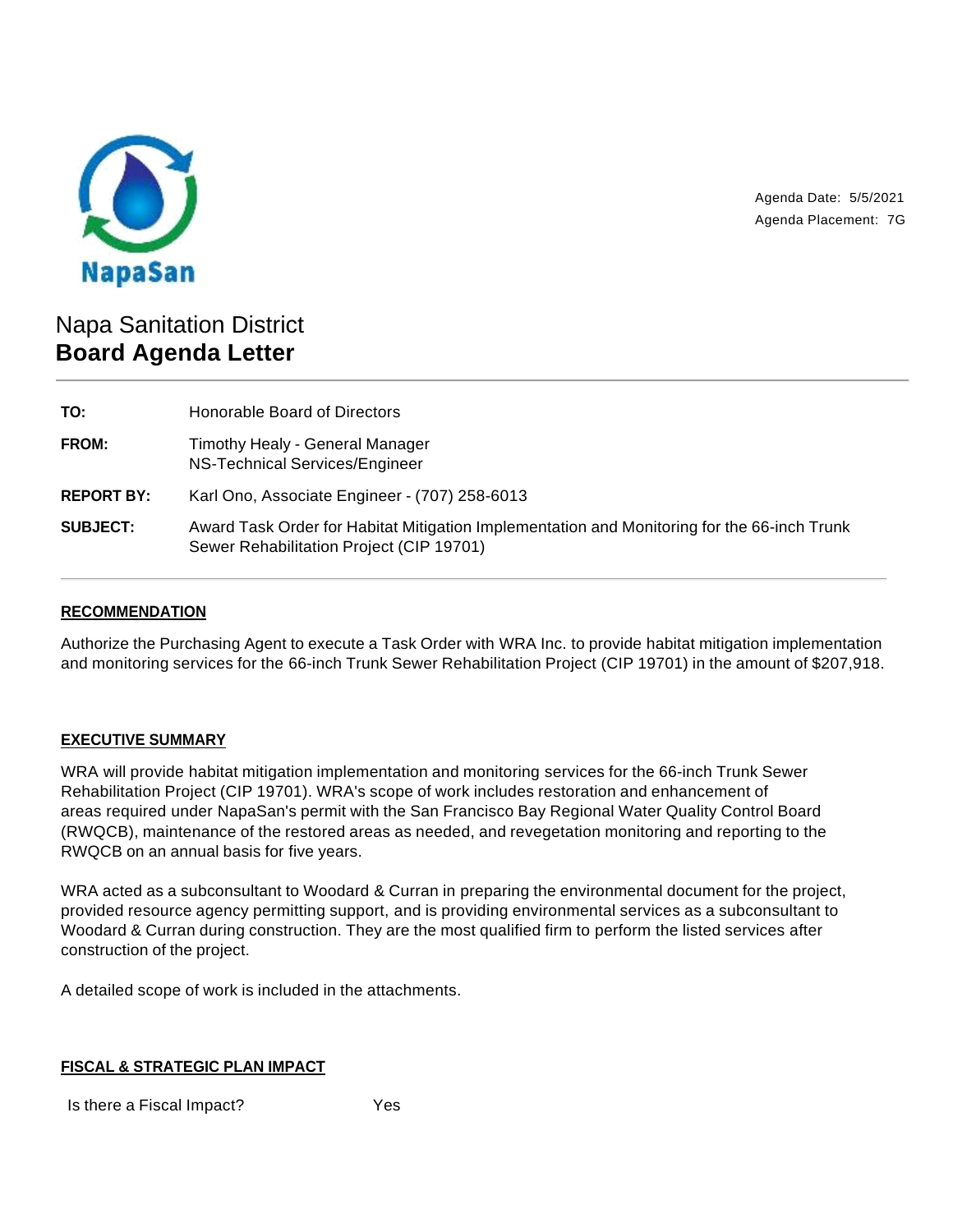| Is it currently budgeted?         | Yes                                                                                                                                                                                                                                                                                |
|-----------------------------------|------------------------------------------------------------------------------------------------------------------------------------------------------------------------------------------------------------------------------------------------------------------------------------|
| Where is it budgeted?             | The project is budgeted in the FY 20/21 Capital Improvement Program.                                                                                                                                                                                                               |
| Is it Mandatory or Discretionary? | Discretionary                                                                                                                                                                                                                                                                      |
| Discretionary Justification:      | Habitat restoration and annual monitoring and reporting are required<br>as a condition of NapaSan's RWQCB permit for this project.<br>WRA assisted in the preparation of the environmental documents for<br>the project. WRA is the most qualified firm to provide these services. |
| Is the general fund affected?     | Yes                                                                                                                                                                                                                                                                                |
| Future fiscal impact:             | Construction will be completed in FY 21/22, and monitoring and<br>reporting efforts will continue through FY 26/27. Unused budget from<br>the current fiscal year will be carried forward into future fiscal years.                                                                |
| Consequences if not approved:     | NapaSan would not meet the terms of the RWQCB permit.<br>The RWQCB permit is required for construction.                                                                                                                                                                            |
| Additional Information:           | None.                                                                                                                                                                                                                                                                              |

### **ENVIRONMENTAL IMPACT**

NapaSan approved the project and adopted a Mitigated Negative Declaration on May 20, 2020 by Resolution 20- 005. NapaSan was issued a Clean Water Act Section 401 Water Quality Certification and Order by the RWQCB for the project on December 23, 2020.

### **BACKGROUND AND DISCUSSION**

As a condition of obtaining the Clean Water Act Section 401 Water Quality Certification and Order, the RWQCB required the development of a Habitat Mitigation and Monitoring Plan (HMMP). The HMMP states that up to 0.765 acre of brackish and freshwater marsh and 0.016 acre of seasonal wetland will be temporarily disturbed during project activities. Compensatory mitigation is required at a ratio of 0.1:1 for temporarily disturbed areas. As a result, the HMMP requires enhancement of 0.0781 acre (approximately 3,400 square feet) of brackish marsh, freshwater marsh, and seasonal wetlands in addition to restoration of areas that are disturbed by the project.

Areas located within NapaSan's property with 50 percent or greater total cover of invasive plants will be selected for enhancement. Enhancement activities will include invasive species removal using hand tools and revegetation with native wetland species using container plantings. A copy of the RWQCB approved HMMP is attached.

### **SUPPORTING DOCUMENTS**

- A . WRA Task Order 1
- B . Habitat Mitigation and Monitoring Plan